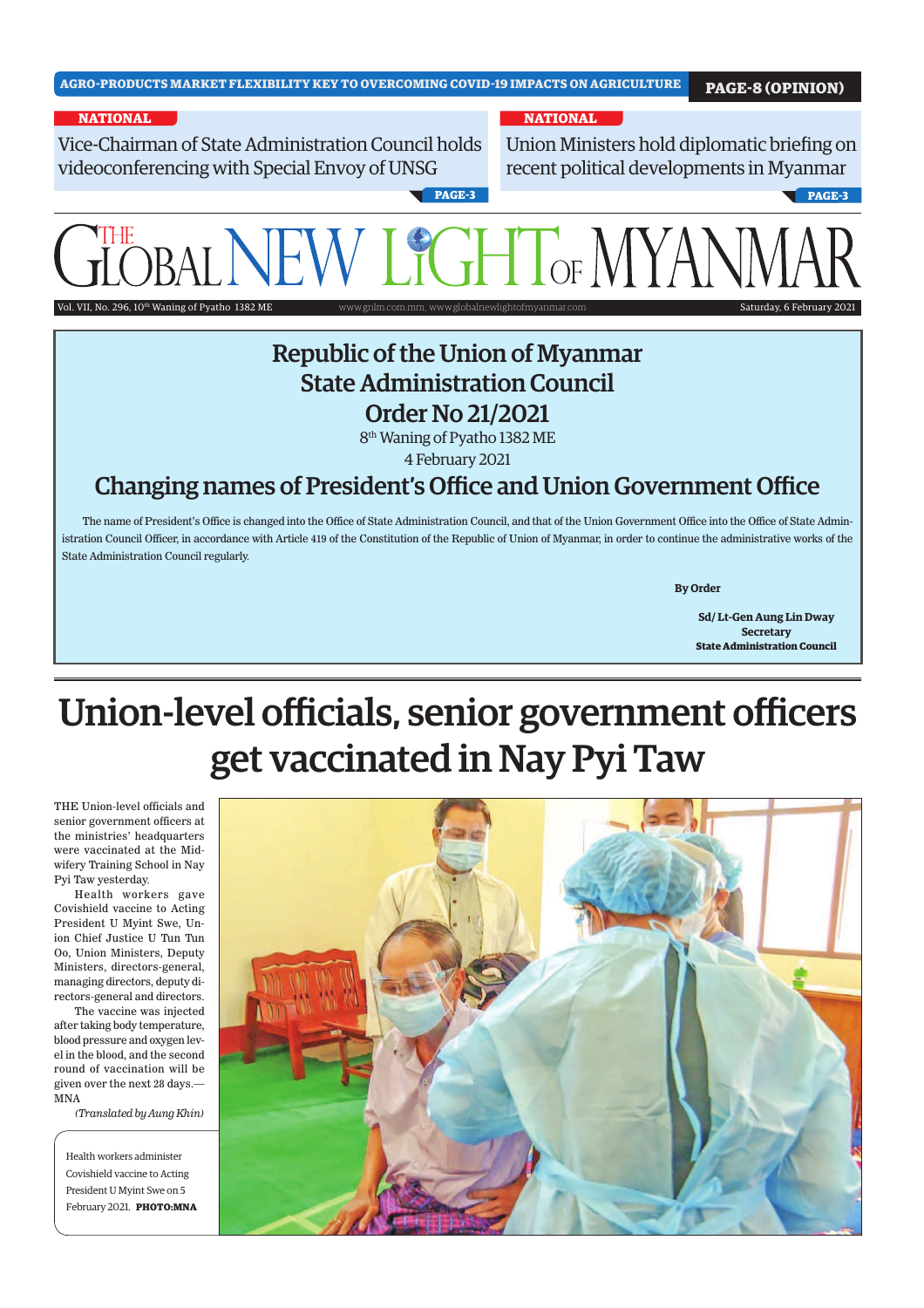#### Republic of the Union of Myanmar State Administration Council

Order No (29/2021) 9 th waning of Pyatho, 1382 ME

5 February 2021 Formation of State Administration Council's

#### Press Team

According to Article 419 of the State Constitution of the Republic of the Union of Myanmar, the State Administration Council has formed its Press Team with the following personnel:

1. Brigadier-General Zaw Min Tun Team Leader 2. U Thet Swe $\hfill$  Deputy Team Leader  $\hfill$ 

Deputy Team Leader 3. Spokesperson from the relevant ministry Member

**By Order Sd/ Aung Lin Dway Lieutenant-General Secretary State Administration Council**

#### Announcement of Union Election **Commission** (5 February 2021)

1. The Acting President of the Republic of the Union of Myanmar issued a state of emergency in accordance with Article 417 of the State Constitution for an immediate return to normality, and then transferred the powers of legislation, administration and judiciary sectors to the Commander-in-Chief of Defence Services in line with Article 418 of the State Constitution on 1 February 2021. Commencing this day, the legislative processes of all Hluttaws and related committees have also been suspended.

- 2. The Union Election Commission has begun its investigation on the voter fraud in the 2020 General Election.
- 3. Therefore, it is announced that the letters of accreditation issued by the Union Election Commission to the MPs of the respective Hluttaws will have no effects during the investigation period.

*Union Election Commission* 

## MoFA issues 'Press Statement'on current situation of Myanmar

THE Multiparty General Election of the Republic of the Union of Myanmar was held on 8 November 2020 under the supervision of the Union Election Commission (UEC). There were reportedly some irregularities throughout the process of the Election.

In scrutinizing the official voter list issued by the UEC, the findings showed that over 10.4 million votes, about one-fourth of eligible voters, might have caused vote- rigging in the 2020 Multiparty General Election. The Tatmadaw has officially issued figures/tables on those findings for 30 times, statements on its position two times before the Election and four times after the Election. As there were irregularities in the electoral processes, 20 political parties issued 26 statements calling for the postponement of the Third Hluttaw Session until the voter lists in question are properly solved by the UEC. The UEC's failure to address these calls resulted in 124 protests in 99 townships during the period between 10 November 2020 to 29 January 2021.

Furthermore, on 11 January 2021, some 203 Hluttaw Representatives from the Tatmadaw and political parties officially proposed to convene a Special Session of the Pyidaungsu Hluttaw in accord with the Constitution of the Republic of the Union of Myanmar (2008). The proposal was rejected the next day. With the intention of accepting the credible election results that truly reflect the will of the people, the Tatmadaw and some political parties requested the Pyidaungsu Hluttaw or the Government or the UEC itself to address the voting irregularity issues. The Tatmadaw also called for the meeting of the National Defence and Security Council led by the President. The Tatmadaw undertook the above-mentioned tasks in accord with existing laws and procedures, including the State Constitution 2008, particularly Chapter I, Section 4, Section 6 and Section 7 of the Constitution. Section 4 stipulates that "The Sovereign power of the Union is derived from the citizens and is in force in the entire country". Amongst the six Basic Principles of the Constitution, Section 6 (d) stipulates "flourishing of a genuine, disciplined multiparty democratic system" and Section 6 (f) mentions "enabling the Defence Services to be able to participate in the national political leadership role of the State". In addition, Section 7 also stipulates that "The Union practises genuine, disciplined multiparty democratic system".

The rejection of the previous Government to take action on repeated calls to address voting irregularities and frauds and to postpone the new Hluttaw meetings clearly violated Section 417 of the State Constitution 2008 that tantamount to the

attempt to take the sovereignty of the Union by wrongful forcible means and to disintegrate national solidarity. Therefore, the Ordinance No. 1/2021 on 1 February 2021 was promulgated in accordance with Section 417 of the State Constitution 2008. The state of emergency was declared in the entire nation for one year with immediate effect and the "legislative, executive and judicial powers" of the State were transferred to the Commander-in-Chief of the Defence Services in accord with Section 418 (a) of the State Constitution.

Even in mature democracies, there have been incidents of electoral irregularities which are properly resolved. The negligence to fix the electoral irregularities would set precedence and cause a negative impact on Myanmar's democratic practices in the long term. In light of such circumstances, the Tatmadaw was compelled to take State responsibilities in line with the State Constitution 2008. The Tatmadaw will continue to abide by the provisions of the State Constitution, practise the genuine and discipline-flourishing multiparty democracy which suits the prevailing situations of the country, hold free and fair general election and transfer State responsibilities to the winning political party.

As regards the handling of COVID-19 pandemic, Myanmar, like other countries, will continue to exert utmost efforts to overcome the health and socio-economic challenges and to mitigate the negative socio-economic impact on the livelihood of the people for economic recovery. The Government will continue to work on the already-launched COVID-19 vaccination programme with added momentum. It will also continue to procure the vaccines through bilateral commercial arrangements and the COVAX Facility.

The Government will continue to strictly adhere to the independent, active and non-aligned foreign policy aimed at world peace and friendly relations with nations and uphold the principles of peaceful co-existence amongst nations. It will continue to maintain friendly relations with countries of the world, particularly with neighbouring countries on the basis of mutual respect and understanding. Myanmar reaffirms to continue to actively participate in the regional and multilateral fora, including the United Nations, ASEAN, BIMSTEC and Mekong-related organizations, and facilitate the assistance activities extended to the people of Myanmar. The Government reiterates its commitment to honouring the existing bilateral and multilateral agreements in line with the national interest of Myanmar and international obligations.—MNA

#### 200 new cases of COVID-19 reported on 5 February, total figure rises to 141,304

MYANMAR'S COVID-19 positive cases rose to **141,304** after **200** new cases were reported on 5 February 2021 according to the Ministry of Health and Sports. Among these **141,304** confirmed cases, **3,168** died, **127,229** have been discharged from hospitals.—MNA





**Ministry of Health and Sports**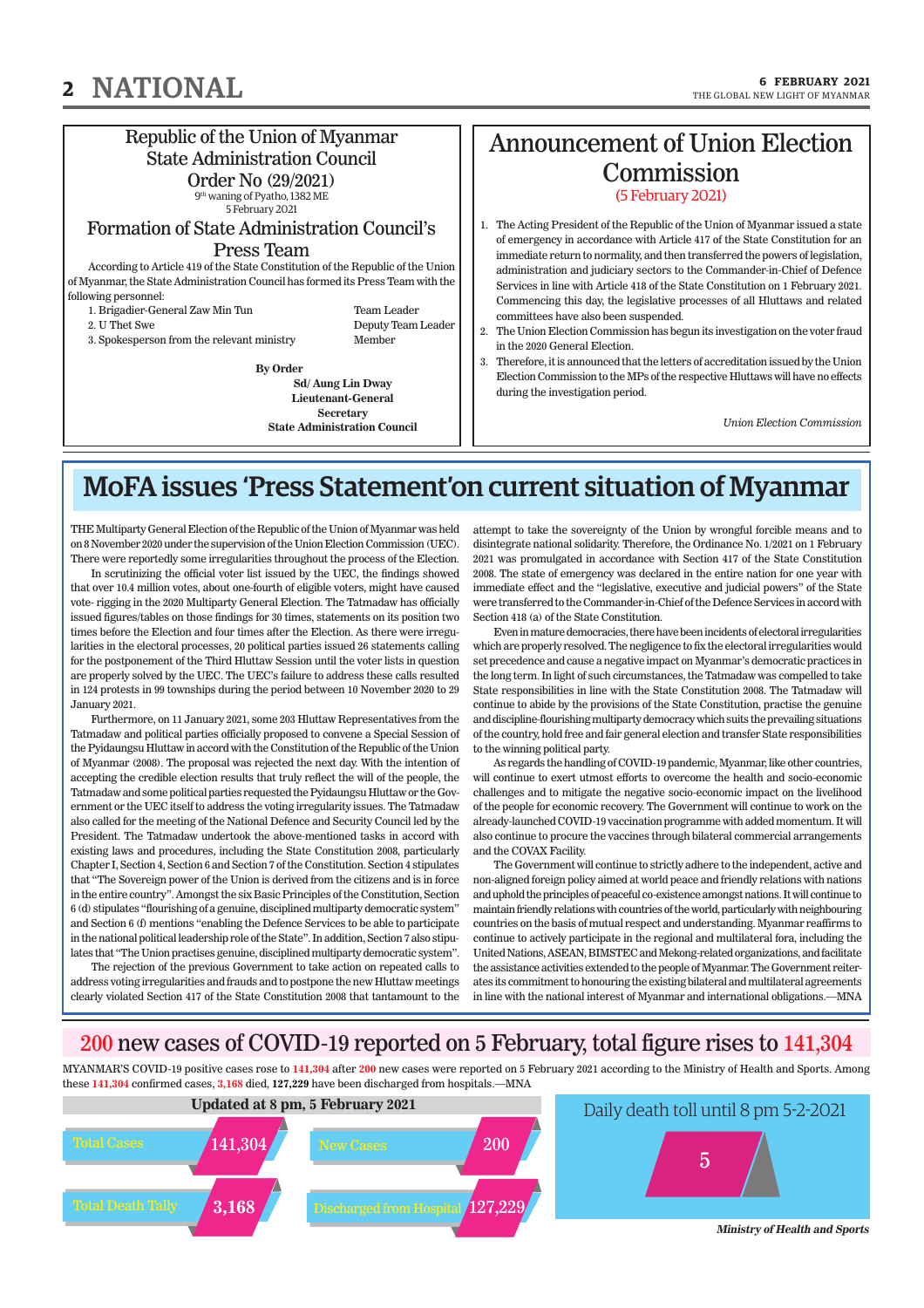## Vice-Chairman of State Administration Council holds videoconferencing with Special Envoy of UNSG for Myanmar

DEPUTY Commander-in-Chief of Defence Services and Commander-in-Chief (Army), in his capacity as Vice-Chairman of the State Administration Council, held a videoconference with Ms Christine Schraner Burgener, the Special Envoy of UN Secretary-General for Myanmar yesterday.

At the meeting, the Vice-Senior General talked about the situations of the country before, during and after the elections and announced the state of emergency, the provisions of 2008 Constitution, laws and bylaws relating to Union Election



Vice-Senior General Soe Win holds the videoconference with UNSG Special Envoy for Myanmar Ms Christine Schraner Gurgener on 5 February 2021. **PHOTO: MNA**

Commission, press releases and briefings, fraud of voter lists for over 10.4 million of voters, the re-

sponse of UEC, refusal of Hluttaw Speaker to the requests of 25 per cent MPs to convene a special

session of Hluttaw during its second session, President's Office denial for holding the National Defence and Security Council, and preparations for the Third Hluttaw session.

He also explained the actions of Tatmadaw in line with 2008 Constitution, formation of the State Administration Council, local-level councils, and the different bodies at self-administered division/zones-level and districts/ townships-level.

The UNSG's Special Envoy raised queries and the Vice-Senior General discussed them.

The soft copies of announcements, press briefing and some discussions were also sent to the UNSG.—MNA*(Translated byAK)*

#### Union Ministers hold diplomatic briefing on recent political developments in Myanmar

 $\begin{array}{ll} \displaystyle\prod_{\text{Lwin and Union Minister}}\text{Affairs U Wunna Maung}\text{Lwin and Union Minister} \end{array}$ nion Minister for Foreign Affairs U Wunna Maung Lwin and Union Minis-U Ko Ko Hlaing held a diplomatic briefing via videoconferencing on the recent political developments in Myanmar yesterday.

It was joined by the ambassadors of foreign embassies, diplomats and heads of UN agencies.

In his keynote speech, Union Minister said: After scrutinizing the UEC's official voter list, Tatmadaw found out that over 10.4 million votesmight have been rigged in the recent Election. That amount is one-fourth of the eligible voters. On several occasions, the Tatmadaw has officially pointed out those findings. It also officially issued figures/ tables on the findings for 30 times, statements on its position two times before the Election and four times after the Election. The voter lists should be based on family household registrations of the 2014 census and 2019 preliminary census.

He added that due to such irregularities in the electoral processes, 20 political parties issued 26 statements calling for the postponement of the Third Hluttaw Session until the voter lists in question are properly solved by the UEC.

The UEC's failure to address to these calls resulted in 124 protests in 99 townships during the period between 10 November 2020 and 29 January 2021.

The Tatmadaw issued the Statements by before and after the Election to address the electoral irregularities.

Instructions and actions of the UEC were not in accord with



Union Ministers U Wunna Maung Lwin and U Ko Ko Hlaing hold the diplomatic briefing via videoconferencing yesterday. **PHOTO: MNA**

and violated the existing laws since the pre and post-election period.

The UEC repeatedly rejected the Tatmadaw's calls for scrutinizing election-related documents in line with the existing laws.

On 11 January 2021, some 203 Hluttaw Representatives from political parties and from the Tatmadaw officially proposed to convene a Special Session of the Pyidaungsu Hluttaw in accordance with the State Constitution 2008. However, the proposal was rejected the next day, 12 January 2021.

The Tatmadaw and some political parties requested that the Pyidaungsu Hluttaw or the Government or the UEC address the voting irregularity issues. The Tatmadaw's intention was to achieve the credible election results that truly reflect the will of the people. Unfortunately, the requests were denied.

The Tatmadaw also called for the convening of the meeting of the National Defence and Security Council two times, which is led by the President.

The Tatmadaw undertook the above-mentioned tasks in accord with existing laws and procedures, including the State Constitution 2008, particularly Chapter I, Section 4, Section 6 and Section 7 of the State Constitution.

Section 4 stipulates that "The Sovereign power of the Union is derived from the citizens and is in force in the entire country". Amongst the six Basic Principles of the Constitution, Section 6 (d) stipulates "flourishing of a genuine, disciplined multi-party democratic system" and Section 6 (f) mentions "enabling the Defence Services to be able to participate in the national political leadership role of the State". In addition, Section 7 also stipulates that "The Union practises genuine, disciplined multiparty democratic system".

The rejection of the previous government to take action on repeated calls to address voting irregularities and holding of Hluttaw meetings which was called by at least 25 % of members of Parliament clearly violated Section 417 of the State Constitution 2008. Their actions were tantamount to the attempt to take the sovereignty of the Union by wrongful forcible means and to disintegrate the national unity.

Therefore, the Ordinance No. 1/2021 on 1 February 2021 was promulgated in accordance with Section 417 of the State Constitution 2008.The state of emergency was declared in the entire nation for one year with immediate effect. The legislative, executive and judicial powers of the State were transferred to the Commander-in-Chief of Defence Services in accordance with Section 418 (a) of the State Constitution.

Regarding the peacemaking efforts, the Tatmadaw has already issued a statement related to the further suspension of all military operations with the exception of national defence and administrative measures, effective 1-28 February 2021.

The Peace Dialogue Committee of the Tatmadaw is tasked to continue negotiations with both the NCA signatories and non-signatories of ethnic armed organizations (EAOs) aiming to achieve durable peace in the country.

Recently, the Peace Dialogue Committee has been re-constituted comprising of seven members, led by Lt-Gen Yar Pyae.

It is expected that peace dialogues with the ethnic armed organizations (EAOs) will lead to the signing of the NCA by EAOs who have yet to sign.

As regards the handling of COVID-19 pandemic, Myanmar, like other countries, will continue to exert utmost efforts to overcome the health and socio-economic challenges, and to mitigate the negative socio-economic impact on the livelihoods of the people for economic recovery.

In this respect, the Government will pay great emphasis on agro-industry that is heavily relied by the rural people which is about 70 per cent of the country's population, the creation of employment opportunity, the re-opening of factories, the distribution of protective health items for control of COVID-19.

The Government will also work for the resumption of domestic travels and opening of hotels, beefing up the COVID-19 containment methods and awareness programmes, if necessary, will also ensure the safety of the foreign nationals currently residing in the country including diplomats and the UN personnel, will continue to work on the already-launched COVID-19 vaccination programme with added momentum, and will also continue to procure the vaccine through bilateral commercial arrangements and the COVAX Facility.

The relief flights are resumed, and plans are underway to expand the frequency of relief flights and other means such as sending vessels to repatriate our nationals stranded abroad.